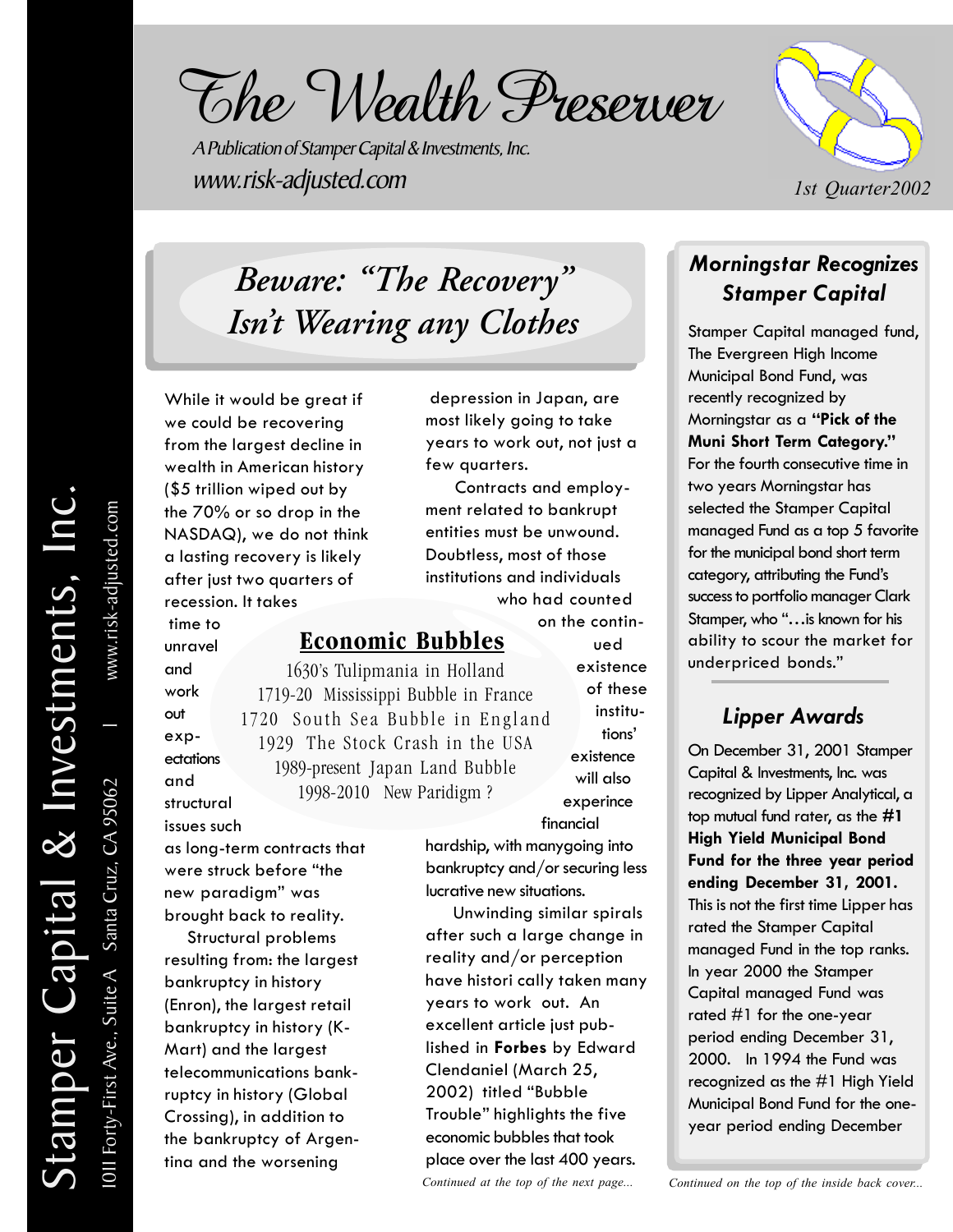Continued From the First Page...

With respect to the bubbles, Mr. Clendaniel points out "**…while bubbles deceptively appear as if they're shortterm blips in economic history, more often the aftermath is long term…" and that the collapse of the bubbles in the chart on the cover, "[threw] each nation into a recession lasting a decade or longer (my emphasis added)."** Incredibly, he points out that the crash of the South Sea Company **"created a recession that lasted for almost half a century."**

Based on this historical perspective, please let us re-emphasize to our readers that we do not buy into a quick recovery after the largest decline in wealth in US history – in this case recessionary (or worse) conditions are likely to last years.

## The Best Indicator For this Cycle



The best leading indictor for this economic cycle has

been the taxable, junk bond market. We forecasted the top of the economic cycle back in 1998 based, in a large part, on the underlying fundamentals and trend of this market. From the accompanying chart of the Salomon Brothers CCC-Rated Junk Bond Index (monthly basis) you can easily see the mid 1998 peak. This peak corresponded with the peak in the Advance/Decline line when the average stock began its current downward path. Looking backwards confirms the junk bond index's success as a forecast mechanism!

Looking forward, you can see that the index has not begun to rebound. Our point is that if "the recovery" were real or sustainable this index would be rebounding. It might be taking a breather – going sideways – but the trend is still down. Importantly, the credit extended to the junk bond market since the early 1980's is responsible, in a large part, to the current credit expansion cycle. If this lower quality credit continues to be liquidated, as we believe it will be, this index will continue to drop with the economy following on its heels. Accordingly, we continue to monitor what is going on in the junk bond market.



### About Stamper Capital & Investments, Inc.

Stamper Capital & Investments, Inc. specializes in fixed-income portfolio management strategies and implementation tailored to each client's specifications. In order to help our clients meet their long-term investment goals while maintaining their chosen life-style, we focus on maximizing risk-adjusted performance, that is, we seek to obtain the most return per amount of risk our clients choose to take. The majority of our fixed income portfolios are invested in municipal bonds, but we also offer strategies for taxable municipal bonds, corporate bonds, mortgage-backed securities, high yield corporate (junk) bonds and convertible bonds, you could say we like bonds! In addition to private account management, Stamper Capital & Investments, Inc. manages The Evergreen High Income

Municipal Bond Fund. In the 16 years our Portfolio Manager, Clark Stamper, has been managing accounts in the fixed income markets, he has come to believe that maximizing investor risk-adjusted performance is the most professional and prudent investment approach that can be implemented – and it works, as you can see from our top performance in the table on the back page of this newsletter. Call us today at 888-206- 6295 for your free consultation to learn how municipal bonds can dramatically decrease your overall portfolio risk. We'd love to teach you how our strategies will help secure your wealth for your future, or check out our website at www.riskadjusted.com.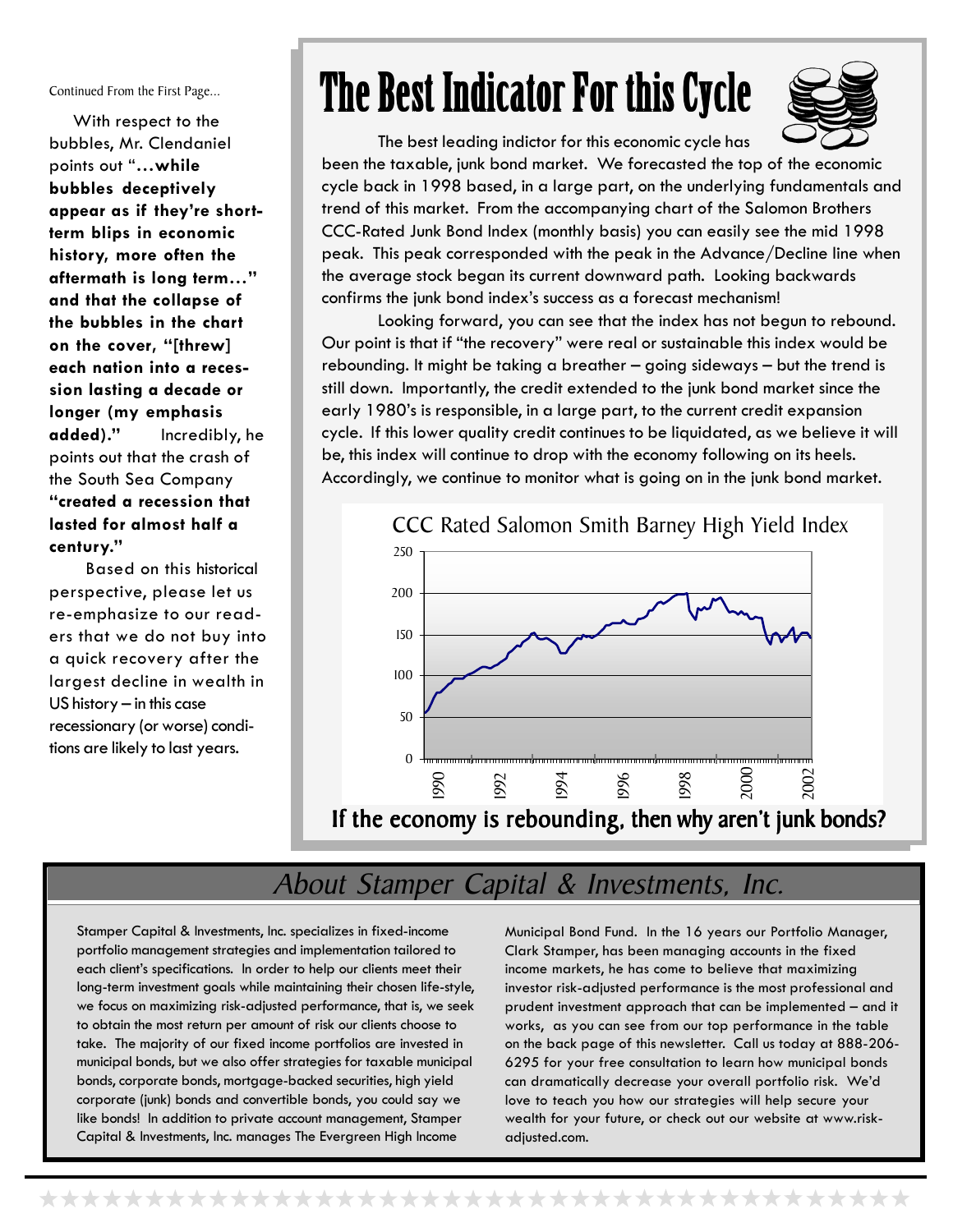Continued From Cover...

31, 1994 and in 1992 the Stamper Capital managed Venture Income Plus Fund was recognized as the #1 fund of the Taxable Fixed Income category for the one-year period ending December 31, 1992. To learn more about Stamper Capital's top-performance ratings be sure to check out our website at: www.risk-adjusted.com and click the "awards" link.

### **Recipe for typical Credit Expansion/Contraction Cycle**

**What is happening to the U.S. economy?** We are in a classic credit contraction. In a credit expansion/contraction cycle, first credit is issued at higher and higher levels resulting in increased leverage. The increased credit results (temporarily, although it can be for decades) in increased prosperity. Over time, the increasing level of prosperity is taken as a "trend". Based on this new paradigm of ever increasing prosperity at a new higher rate, people begin to make foolish, short sighted economic decisions. It helps if a government bails out some entities that are "too big to fail" such as a country or a bank – thus, helping people to come to believe that nothing can go wrong – "the government won't let it."

 Finally, because of this increased sensation of security, everyone gets tapped out, whether it be from using credit cards to purchase inflated internet stocks (that have no earnings) or from taking out a second mortgage on a long-term investment like a house to purchase a fancy car that depreciates in six years. Once everyone is up to their eyeballs in debt, the credit expansion ends. Of course, to make the cycle even bigger, it helps to have some government programs rob from the future to pay for the present – such as social security (which goes cash flow negative in  $2014$ ?) – Once "the future is now" for such pyramid programs, the credit expansion phase is over.

 The first step in the credit contraction is for some entity that is depended upon to fail – such as an Enron, Kmart, Global Crossing – any couple of record bankruptcies could do the trick. The larger the failure and the more ludicrous the dependence (like having your entire 401K invested in the stock of the company that employs you), the greater contraction will most likely be. Unfortunately, the rest of the cycle is really depressing, hence the term "depression." This is

where people realize that they have spent all their assets and their entire future on the recent past – they leveraged their future up on debt and now what they spent it on has dropped considerably in value. Unfortunately, many people directly related to the early failures lose their jobs and people who invested in those companies see their investments wiped out, but not their debts. **Unfortunately, after a large liquidation in perceived wealth, the liquidation of the accompanying debt can and usually does take years, not months or quarters**. Then, in order to protect a minority of jobs (at the expense of the rest of the public) the government starts protective policies (such as tariffs on imported steel) – aggravating the downward spiral and reducing economic activity and the standard of living in general. In a worst case scenario, like Japan, prices fall in a deflationary spiral. This deflation causes the value of labor to drop, but it is politically and socially awkward to get people to take salary cuts (especially when they are just barely able to pay the interest on their mortgages, housing loans, and credit cards) and for landlords to lower rents. Eventually, companies have to lay off workers, businesses close and people move in with relatives. The downward spiral of such a credit contraction continues until a large portion of the credit expansion debt is liquidated.

In the most recent historical example, Japan's credit contraction has already been going on for over ten years and is not yet finished. Moody's has cut Japan's credit rating three times, most recently, on December  $4<sup>th</sup>$ , 2001 down to Aa3. Importantly, since then Moody's has put Japan on notice that it is reviewing the Country for a two notch downgrade, which would bring their rating down to A2. Vincent Truglia, managing director of sovereign risk at Moody's commented, "we see an ongoing deterioration in creditworthiness; the only question is speed."



 What would happen to housing prices if single family housing lost its government subsidy?

 Unfortunately, we might find out shortly. Recent articles in the Wall Street Journal have highlighted the incredible leverage of Fannie Mae and Freddie Mac, the quasi government housing agencies that have been the major source of home financing for the past forty or so years.

 It turns out that Fannie Mae is leveraged 60 to 1 – that is 60 parts debt to 1 part equity – in other words Fannie Mae has a debt ratio of 98.4% or it has an equity ratio of 1.6%. These levels indicate a risk level of almost four times that of the riskiest U.S. banks. This razor thin margin for error portends potential problems for the housing and real estate markets. Incredibly, in the wake of the failure of Enron and disclosure of off balance sheet assets and liabilities, Fannie Mae has disclosed that it also has approximately \$800 billion of off-balance sheet derivatives. **Now these derivatives can actually lower the Company's risk profile, if the counter party (the other side of the derivative contract) is of high credit quality.** Unfortunately, not enough information on these off-balance sheet derivatives has been disclosed to make a reliable risk assessment. However, upon the recent disclosure, Moody's cited Fannie Mae's "exposure to significant asset-liability and credit risks" under "Weaknesses/ Challenges." If these financing companies get into trouble, you can bet the cost cost of financing real estate will rise-causing the value of single family houses to drop, possibly dramatically.

\*\*\*\*\*\*\*\*\*\*\*\*\*\*\*\*\*\*\*\*\*\*\*\*\*\*\*\*